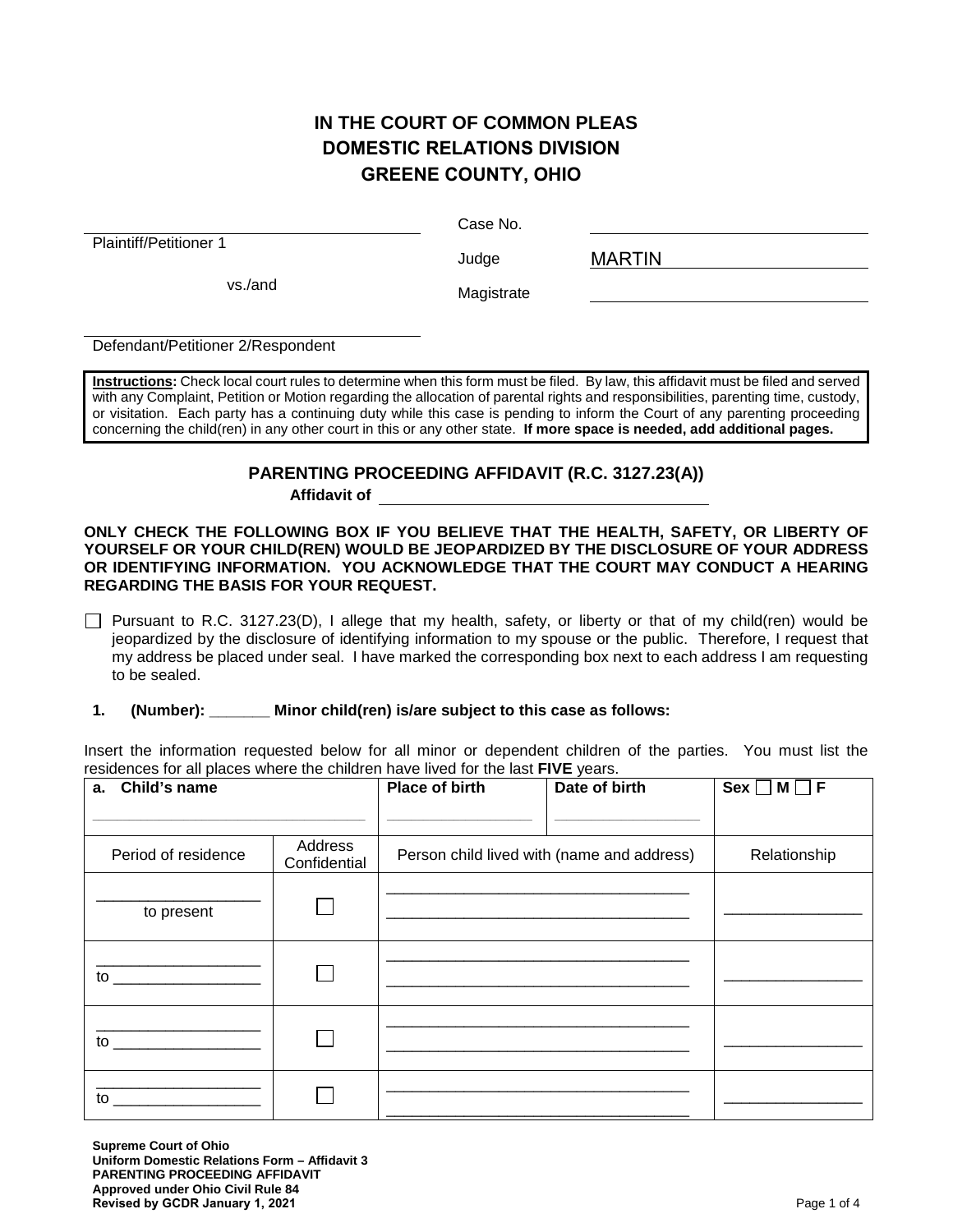| b. Child's name                                                                                                                                                                                                                |                         | Place of birth | Date of birth                              | $Sex \Box M$<br>IF F |
|--------------------------------------------------------------------------------------------------------------------------------------------------------------------------------------------------------------------------------|-------------------------|----------------|--------------------------------------------|----------------------|
|                                                                                                                                                                                                                                |                         |                |                                            |                      |
| Period of residence                                                                                                                                                                                                            | Address<br>Confidential |                | Person child lived with (name and address) | Relationship         |
| to present                                                                                                                                                                                                                     |                         |                |                                            |                      |
| $\mathsf{to}$                                                                                                                                                                                                                  |                         |                |                                            |                      |
| to the contract of the contract of the contract of the contract of the contract of the contract of the contract of the contract of the contract of the contract of the contract of the contract of the contract of the contrac |                         |                |                                            |                      |
| $\mathsf{to}$                                                                                                                                                                                                                  |                         |                |                                            |                      |

| c. Child's name                                                                                                                                                                                                                |                         | Place of birth | Date of birth                              | $Sex \Box M \Box F$ |
|--------------------------------------------------------------------------------------------------------------------------------------------------------------------------------------------------------------------------------|-------------------------|----------------|--------------------------------------------|---------------------|
|                                                                                                                                                                                                                                |                         |                |                                            |                     |
|                                                                                                                                                                                                                                |                         |                |                                            |                     |
| Period of residence                                                                                                                                                                                                            | Address<br>Confidential |                | Person child lived with (name and address) | Relationship        |
|                                                                                                                                                                                                                                |                         |                |                                            |                     |
| to present                                                                                                                                                                                                                     |                         |                |                                            |                     |
|                                                                                                                                                                                                                                |                         |                |                                            |                     |
|                                                                                                                                                                                                                                |                         |                |                                            |                     |
| to the contract of the contract of the contract of the contract of the contract of the contract of the contract of the contract of the contract of the contract of the contract of the contract of the contract of the contrac |                         |                |                                            |                     |
|                                                                                                                                                                                                                                |                         |                |                                            |                     |
|                                                                                                                                                                                                                                |                         |                |                                            |                     |
|                                                                                                                                                                                                                                |                         |                |                                            |                     |
|                                                                                                                                                                                                                                |                         |                |                                            |                     |
|                                                                                                                                                                                                                                |                         |                |                                            |                     |
| $\mathsf{to}$                                                                                                                                                                                                                  |                         |                |                                            |                     |
|                                                                                                                                                                                                                                |                         |                |                                            |                     |

d. Additional children are listed on Attachment 1(d). (Provide requested information for additional children on an attachment labeled 1(d).)

#### **2**. **Participation in custody case(s): (***Check only one box***)**

- I HAVE NOT participated as a party, witness, or in any capacity in any other case, in this or any other  $\Box$ state, concerning the custody of or visitation (parenting time), with any child subject to this case.
- $\Box$ I **HAVE** participated as a party, witness, or in any capacity in any other case, in this or any other state, concerning the custody of or visitation (parenting time), with any child subject to this case.

*Explain*:

- a. Name of each child: \_\_\_\_\_\_\_\_\_\_\_\_\_\_\_\_\_\_\_\_\_\_\_\_\_\_\_\_\_\_\_\_\_\_\_\_\_\_\_\_\_\_\_\_\_\_\_\_\_\_\_\_\_\_\_\_\_\_\_\_\_
- b. Type of case: \_\_\_\_\_\_\_\_\_\_\_\_\_\_\_\_\_\_\_\_\_\_\_\_\_\_\_\_\_\_\_\_\_\_\_\_\_\_\_\_\_\_\_\_\_\_\_\_\_\_\_\_\_\_\_\_\_\_\_\_\_\_\_\_\_\_

**Supreme Court of Ohio Uniform Domestic Relations Form – Affidavit 3 PARENTING PROCEEDING AFFIDAVIT Approved under Ohio Civil Rule 84 Revised by GCDR January 1, 2021** Page 2 of 4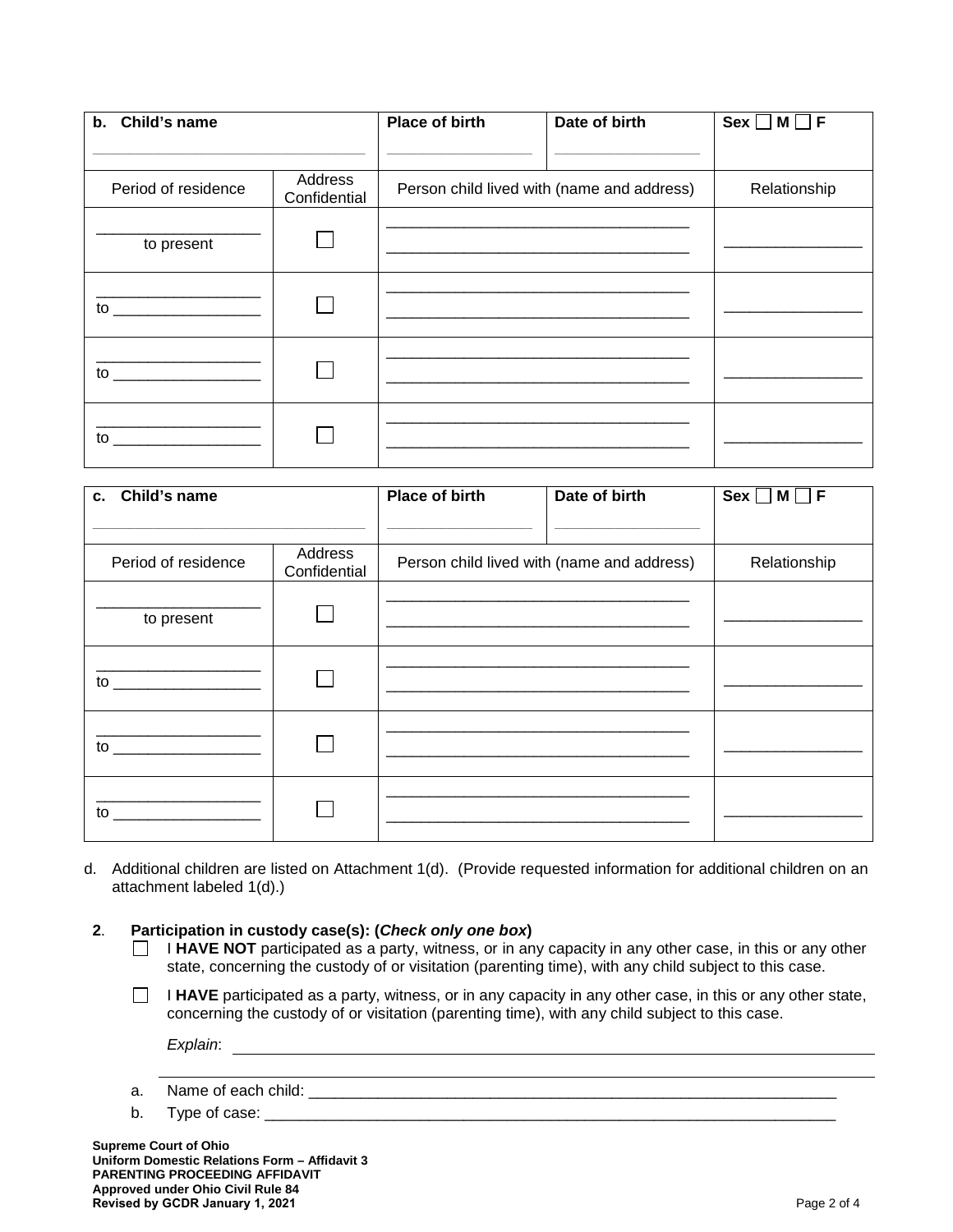- c. Court and State:
- d. Date and court order or judgment (if any):

### **3**. **Information** about custody case(s): **(***Check only one box***)**

I **HAVE NO INFORMATION** of any cases that could affect the current case, including any cases relating to custody; domestic violence or protection orders; dependency, neglect, or abuse allegations; or adoptions concerning any child subject to this case.

**I HAVE THE FOLLOWING INFORMATION** concerning cases that could affect the current case, including any cases relating to custody; domestic violence or protection orders; dependency, neglect, or abuse allegations; or adoptions concerning a child subject to this case, other than listed in Paragraph 2.

*Explain*:

- a. Name of each child:  $\Box$
- b. Type of case: \_\_\_\_\_
- c. Court and State: \_\_\_\_\_\_\_\_\_\_\_
- d. Date and court order or judgment (if any):

### **4**. **Information about criminal convictions:**

List all of the criminal convictions, including guilty pleas, for you and the members of your household for the following offenses: any criminal offense involving acts that resulted in a child being abused or neglected; any domestic violence offense that is a violation of R.C. 2919.25; any sexually oriented offense as defined in R.C. 2950.01; and any offense involving a victim who was a family or household member at the time of the offense and caused physical harm to the victim during the commission of the offense.

| <b>NAME</b> | <b>CASE NUMBER</b> | COURT/COUNTY/STATE | <b>CHARGE</b> |
|-------------|--------------------|--------------------|---------------|
|             |                    |                    |               |
|             |                    |                    |               |
|             |                    |                    |               |

## **5. Persons not a party to this case: (***Check only one box***)**

**I DO NOT KNOW OF ANY PERSON** not a party to this case who has physical custody claims to have custody or visitation rights with respect to any child subject to this case.

I KNOW THAT THE FOLLOWING NAMED PERSON(S) not a party to this case has/have physical  $\mathbf{L}$ custody or claim(s) to has/have custody or visitation rights with respect to any child subject to this case.

| a. | $\Box$ has physical custody $\Box$ claims custody rights $\Box$ claims visitation rights                                            |
|----|-------------------------------------------------------------------------------------------------------------------------------------|
| b. | $\Box$ has physical custody $\Box$ claims custody rights $\Box$ claims visitation rights                                            |
| C. | $\Box$ has physical custody $\Box$ claims custody rights $\Box$ claims visitation rights<br>Name of each child: Name of each child: |